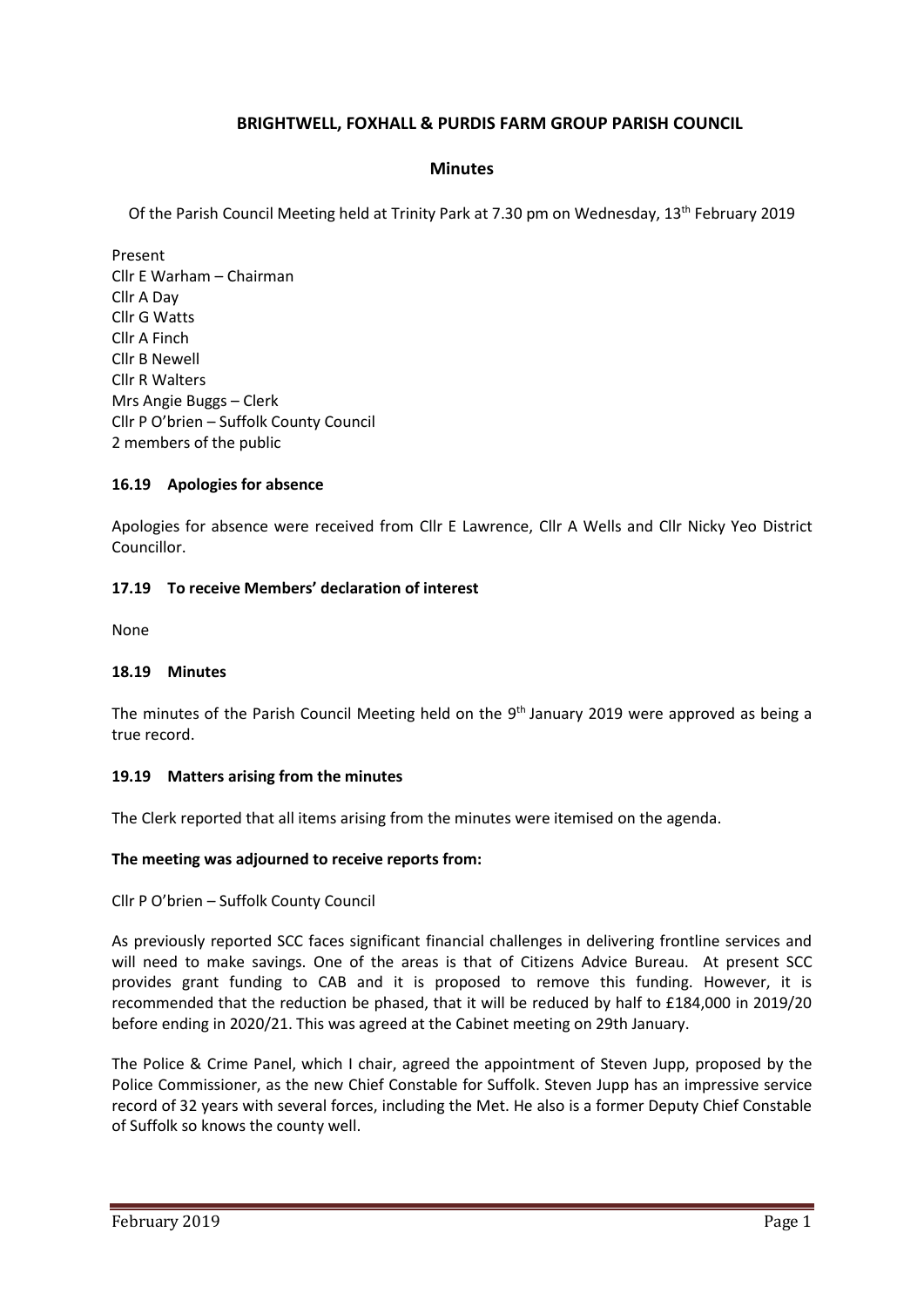The government has given police commissioners the power to increase the policing element of the council tax by £2 a month from April. Importantly it will mean an extra 29 police officers and 69 police staff,45 shared with Norfolk. The Panel considered The PCC's proposed Precept for 2019/20 on 25.1.20. The Panel noted that two Options had been considered by the PCC in determining the precept. The Panel was informed that a decision to implement the proposal of Option 2 (an increase of 12.6787% or just less than £24 per annum for Band D) would result in additional funding of £3m more than Option 1 and would provide the necessary funding to deliver a balanced budget in 2019-20. The Panel also sought assurances about timescales for achieving the improvements from the additional £3m which would be provided by Option 2. On a vote being taken, the Panel agreed by a majority of 11 for and 1 against, to support the PCC's proposal to increase the precept by 12.6787% in 2019-20.

An Inter-governmental Study is being carried out re wind speed on the Orwell Bridge. The objective is to determine what can be done to manage traffic, particularly lorries, when speeds are high.

Good news re pothole repairs. Nu-phalt thermal pothole repair machines have begun to be used and this means that potholes can be repaired during winter months.

Across the country all councils are facing the considerable challenge of managing their budget; SCC is no exception. Demand continues to grow and containing spending within agreed limits, whilst at the same time maintaining services, is increasingly demanding.

Budget proposals to increase SCC portion of the council tax for 2019/20 by 4% were agreed by the Cabinet on 29th January and will come before Full Council on February 14th for ratification.

SCC Cabinet agreed recommendations to move forward with creating more specialist education places in Suffolk. The recommendations include 3 new specialist schools and 36 specialist units attached to existing mainstream schools. This will create over 800 new specialist places in county.

Sizewell C consultation was launched 4th January and runs until 29th March. The consultation seeks views on the development required to enable construction, such as road and rail improvements in the area.

Cllr Nicky Yeo Suffolk Coastal District Council – no report

#### Question Time

Two members of the public attended the meeting expressing their concerns regarding CEG and the boundary of their property and the removal of the screening. The Parish Council gave support to the residents on how they should deal with the situation. Cllr Newell stated that a Brightwell Lakes forum meeting had not been held recently and it was agreed that the Clerk should write to Ben Woolnough Major Sites and Infrastructure Manager East Suffolk Councils – Suffolk Coastal and Waveney requesting that a meeting be held. It was agreed that Cllr Day would draft a letter to Ben Woolnough regarding Sheepdrift Farm. **Action: Clerk / Cllr Newell / Cllr Day**

The meeting was re-convened

#### **20.19 Planning**

a. General

#### Homebase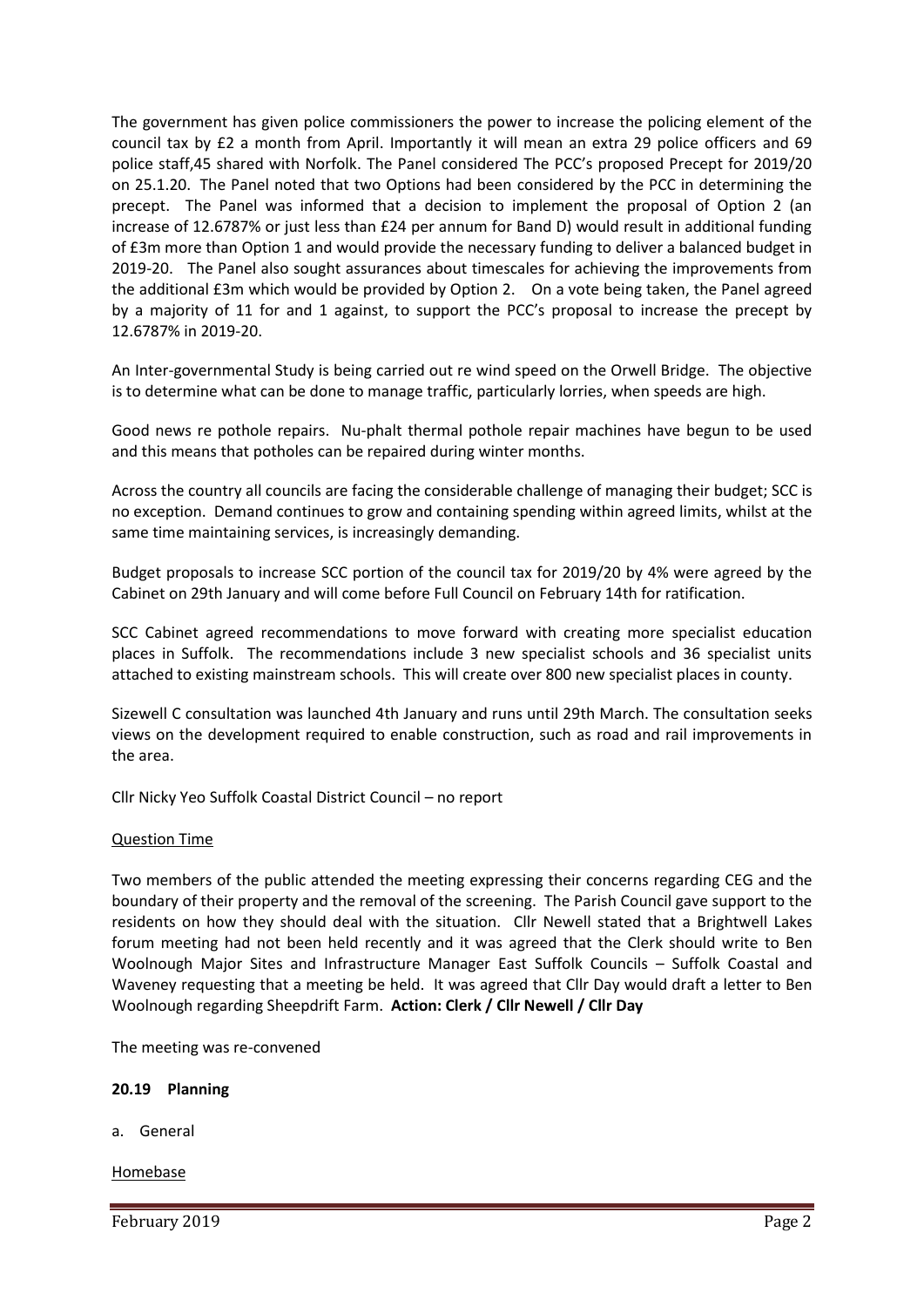Cllr Watts reported that there are three planning applications relating to the Homebase site;

DC/19/0068/OUT Hybrid Application - [Outline permission for the erection of a class D2 \(Health &](https://publicaccess.eastsuffolk.gov.uk/online-applications/applicationDetails.do?keyVal=PL0F6SQX0IH00&activeTab=summary)  Fitness) unit and associated works. Full [planning permission for the relocation of garden centre and](https://publicaccess.eastsuffolk.gov.uk/online-applications/applicationDetails.do?keyVal=PL0F6SQX0IH00&activeTab=summary)  [external works to current retail unit](https://publicaccess.eastsuffolk.gov.uk/online-applications/applicationDetails.do?keyVal=PL0F6SQX0IH00&activeTab=summary) – Pending. Suffolk County Council Highways have objected to this application as the proposed parking is considered to be too small.

DC/18/4248/OUT [Hybrid application seeking: Full planning permission for the reallocation of garden](https://publicaccess.eastsuffolk.gov.uk/online-applications/applicationDetails.do?keyVal=PGHRAOQX0IO00&activeTab=summary)  centre [and external works to current retail unit; and outline planning permission for the erection of](https://publicaccess.eastsuffolk.gov.uk/online-applications/applicationDetails.do?keyVal=PGHRAOQX0IO00&activeTab=summary)  [a drive thru unit \(Use Class A1/A3\) and associated works;](https://publicaccess.eastsuffolk.gov.uk/online-applications/applicationDetails.do?keyVal=PGHRAOQX0IO00&activeTab=summary) DC/18/5162/FUL [Full Planning Permission](https://publicaccess.eastsuffolk.gov.uk/online-applications/applicationDetails.do?keyVal=PGHRAOQX0IO00&activeTab=summary)  [for the demolition of the external conservatory, relocation of garden centre and external works to](https://publicaccess.eastsuffolk.gov.uk/online-applications/applicationDetails.do?keyVal=PGHRAOQX0IO00&activeTab=summary)  [current retail unit](https://publicaccess.eastsuffolk.gov.uk/online-applications/applicationDetails.do?keyVal=PJVLUHQX0H800&activeTab=summary) - Approved.

DC/19/0092/FUL 21 Warren Heath Avenue Purdis Farm – Rear extension with internal alterations plus new garage – Pending

The Parish Council objected to this application as councillors believed the nature and size of the alterations to the property mean that the resultant building will be out of character with the existing properties in that part of Warren Heath Avenue. It may also be considered to be over dominant which would impact on the neighbouring properties outlook and general enjoyment of their private amenity space.

#### b. Brightwell Lakes

New speed limits of 50 mph in Foxhall Road.

c. Local Plan

Cllr Watts reported that no significant changes have been made from the draft submitted in Summer 2018. There are no plans to have any development in our parishes in terms of houses. There is a proposal for a business development on Ransomes.

d. Sizewell C

The Sizewell C consultation document has been circulated to all councillors. The Parish Council have been offered the opportunity to have a presentation about it by Sizewell C personnel. Cllr Newell reported that she had attended a public meeting in Woodbridge and booklets had been available. Cllr Newell reported on the various options available. The consultation will finish on the  $25<sup>th</sup>$  March 2019.

e. Orwell Green Garden Village

Cllr Watts reported that Orwell Green does not form part of the Local Plan. The developers are undertaking drainage testing. The developers are still trying to arrange a meeting with the Foxhall Poors Land or Fuel Allotment Charity.

Cllr Day proposed that if the Clerk has any further contact from Gladmans that they should be told to present us with dates, organise a venue and also pay for a venue, seconded Cllr Warham – all in favour.

## **21.19 Foxhall General Purposes Charity**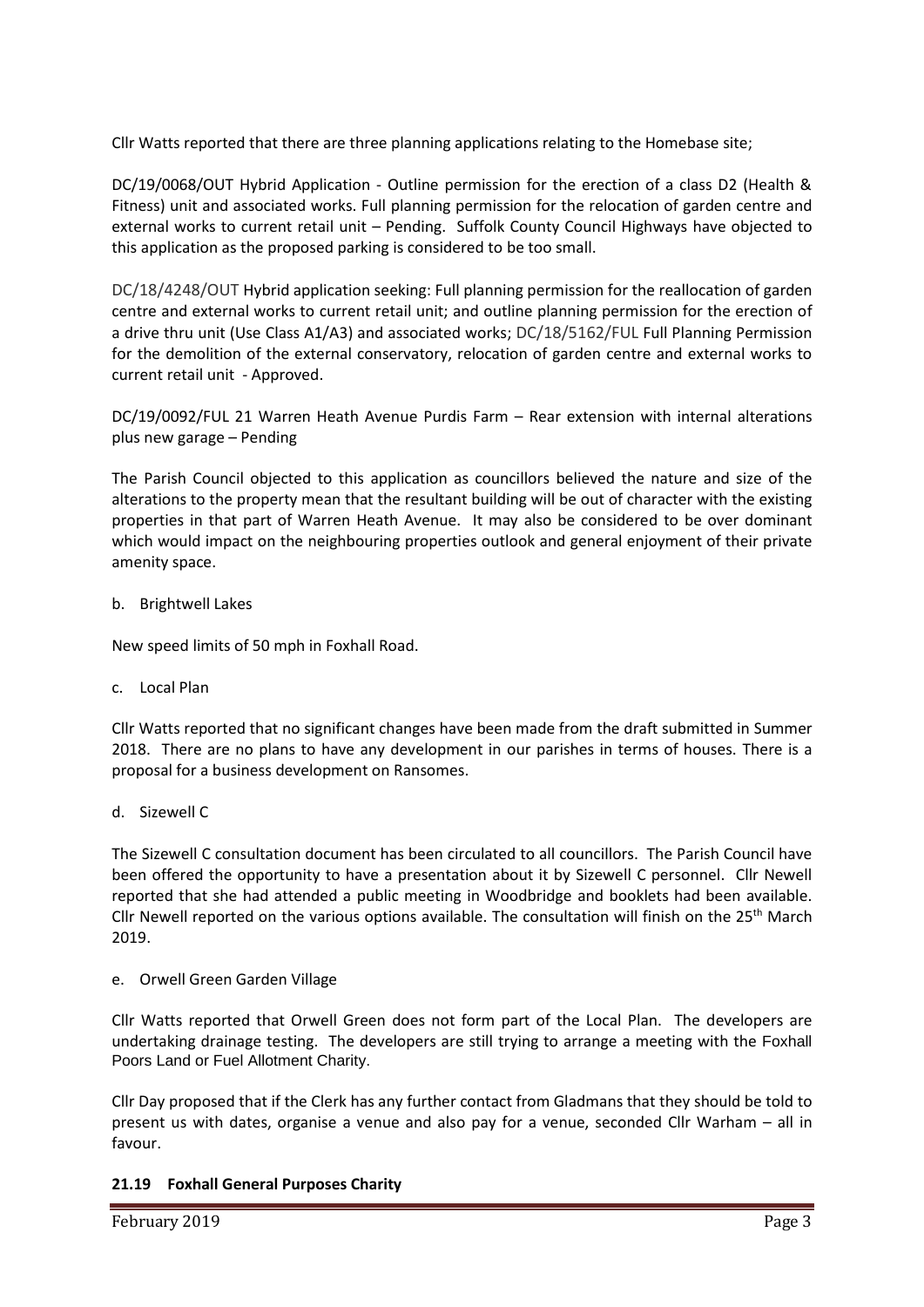The Clerk reported that unfortunately she had been made aware that the Foxhall General Purposes Charity which the Parish Council believed had been wound up in 1979 (date provided by Cllr Wells) but in fact this had never been done, and the Charity is still active in terms of the Charity Commission. Following discussion Cllr Watts proposed, seconded Cllr Walters that the Clerk write to the Charity Commission informing them of the mix up over the charity and formally requesting that the charity be wound up. **Action: Clerk**

## **22.19 To discuss grit/dog/rubbish bins**

Cllr Lawrence was not present at the meeting therefore it was agreed to defer this item until the March 2019 meeting. **Action: Clerk**

## **23.19 Annual Parish Council Meeting / Annual Parish Meeting 2019**

The Clerk reported that the Annual Parish Council Meeting / Annual Parish Meeting 2019 venue had been booked at St Augustine's Church Hall at 7.00 pm. **Action: Clerk**

## **24.19 Clerk's Report**

The purpose of this report is to update members on outstanding issues, items received after the deadline for agenda items, correspondence and action taken by the Clerk.

## Agenda

You may all have noticed that I have moved the Planning item to a higher position on the agenda. Following discussions with Cllr Watts we agreed that due to the importance of the current planning topics we should take this item as early in the meeting as possible.

## VAT Reclaim

Although the finance has not been received, I have claimed the VAT which amounts to £770.90.

## Electoral Roll

The up to date electoral roll is now available and can be accessed on line from a secure site. Please note that the same rules apply about downloading and publishing the data.

## Planning in Designated Landscapes

Last week Cllr Harvey was invited to chair a meeting for the Suffolk Coasts and Heaths AONB at Suffolk University entitled Planning in Designated Landscapes. 165 planning officers, architects, developers and Landscape specialists came to hear four excellent speakers. Richard Bate, the author of National Trust's Development in and affecting ANOB 2015 spoke eloquently on the Duty of Regard. He pointed out that all Parish and District Councillors have a duty to ensure that the AONB is conserved and enhanced as stated in the NPPF Para. 172.

The second speaker was Alison Farmer who is one of the UK's leading professionals in landscape character assessment and landscape evaluation. She spoke on the AONB Natural Beauty and Special Qualities and Designation features of the Dedham Vale and Suffolk Coasts and Heaths.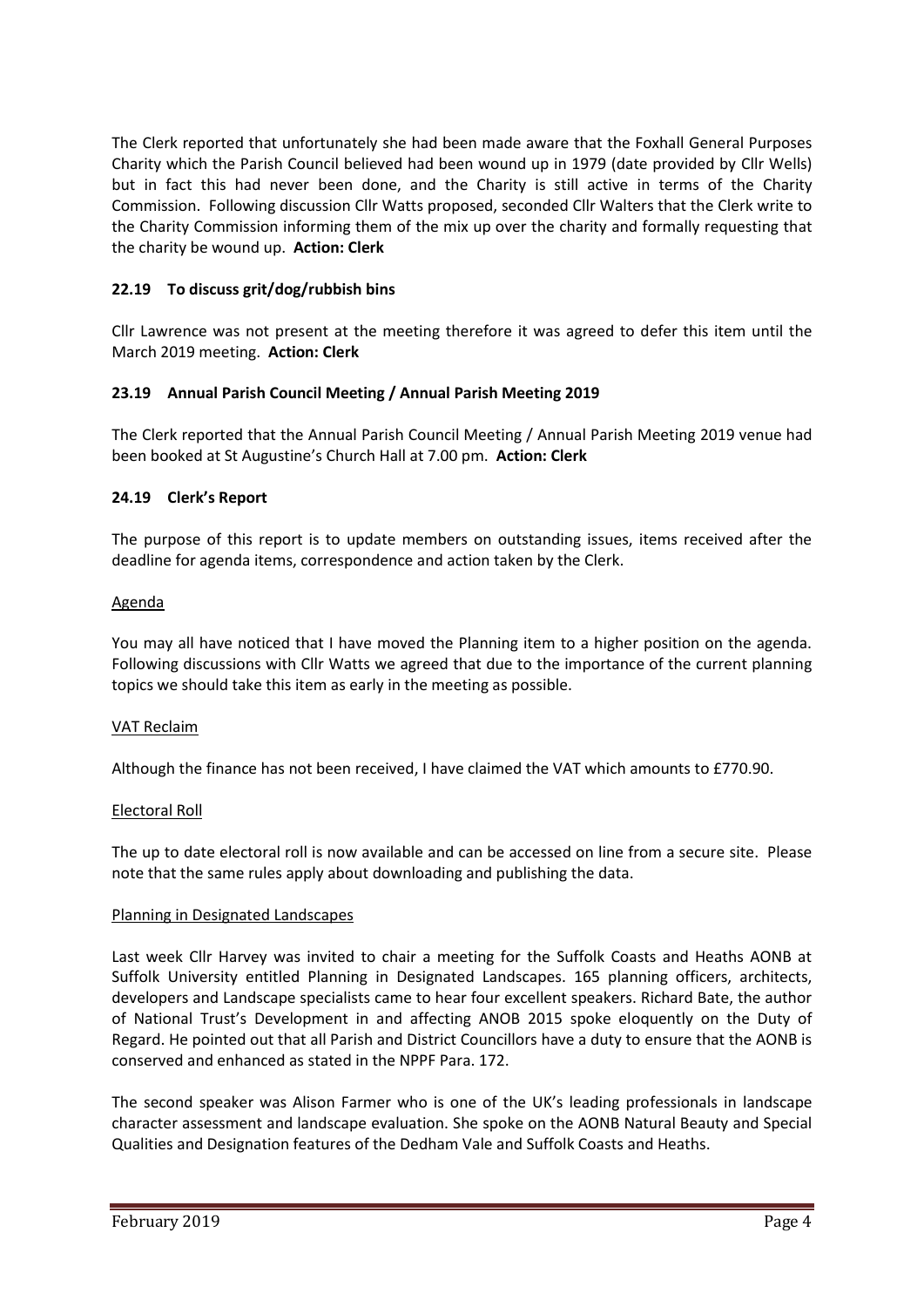The third speaker was Peter Cosgrove who I have had the privileged to work with previously on Tranquility of the River Deben. Areas in the Deben Estuary were allocated to many people who spent 10 minutes in each of several locations noting down what it was that made the areas special and also what the sounds were be it tractors, bird song or aircraft. The whole estuary has been mapped for it tranquility.

The last speaker was Jem Waygood who spoke on Use of colour in the landscape. He works with planners by going on site with his colour palette and selecting the colours in the natural landscape. He then works with them to suggest colours which can be used by planners or developers to make a new building in the natural landscape, whether that is in the AONB or not, which will make it blend in.

## Council Merger

The new merged Council comes into being on the 1st April. Between 8th April and 7th May the single council is run by a Shadow Council before the new Members take over after their election on 2nd May 2019.

#### **25.19 VAS**

Cllr Finch stated that he believed the VAS had now been repaired and was ready for dispatch. The Clerk stated she would contact Westcotec to arrange delivery and payment. **Action: Clerk / Cllr Finch**

#### **26.19 To discuss the CIL receipts allocated to Foxhall because of the Straight Road Development**

Cllr Finch reported that new local residents in Straight Road have requested that the Parish Council take action regarding the speed of traffic in Straight Road. Cllr Walters presented pictures of the splay of the junction Straight Road / Felixstowe Road which will be sent to David Chenery Suffolk County Council Highways Manager. **Action: Clerk**

## **27.19 To discuss the play area / goal posts Purdis Farm**

The Clerk reported that although the goal posts had been moved to a new location following complaints, she had now received a further complaint from a member of the public stating that the goal post was now too close to his property and the balls hitting the fence would damage the fence. It was agreed to monitor the situation. **Action: Clerk**

#### **28.19 Finance**

**Income** None **Expenditure** A J Buggs Salary and Expenses January 2019 **EXPENSION CONSTRUSTER SALARY EXPIDENT** E320.86 **ICO Data Protection Fee E40.00 E40.00** 

Cllr Finch proposed, seconded Cllr Warham that the above expenditure is approved – all in favour.

#### **29.19 Correspondence**